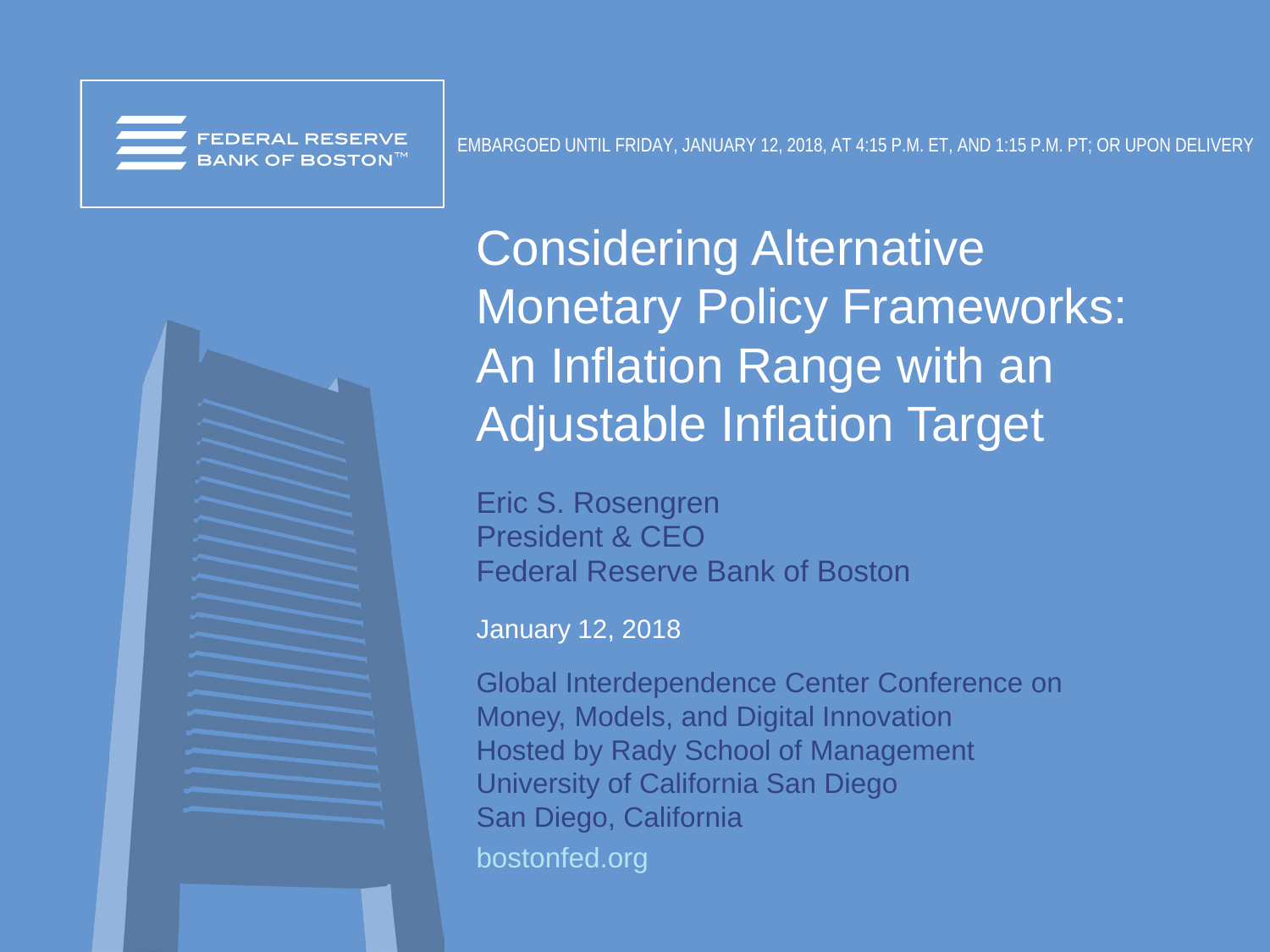Figure 1: PCE Inflation: SEP Median Projection and Confidence Interval Based on Historical Forecast Errors Actual, 2012 - 2017 and Projection, 2018 - 2020



*Note: PCE inflation (actual values) and SEP median projected values are for the percent change in the PCE Index from the previous*  fourth quarter to the fourth quarter of the year specified. The figure for the fourth quarter of 2017 is estimated using the average of *Oct and Nov (1.68%).*

*Source: FOMC, Summary of Economic Projections (SEP) and Meeting Minutes, December 13, 2017; BEA*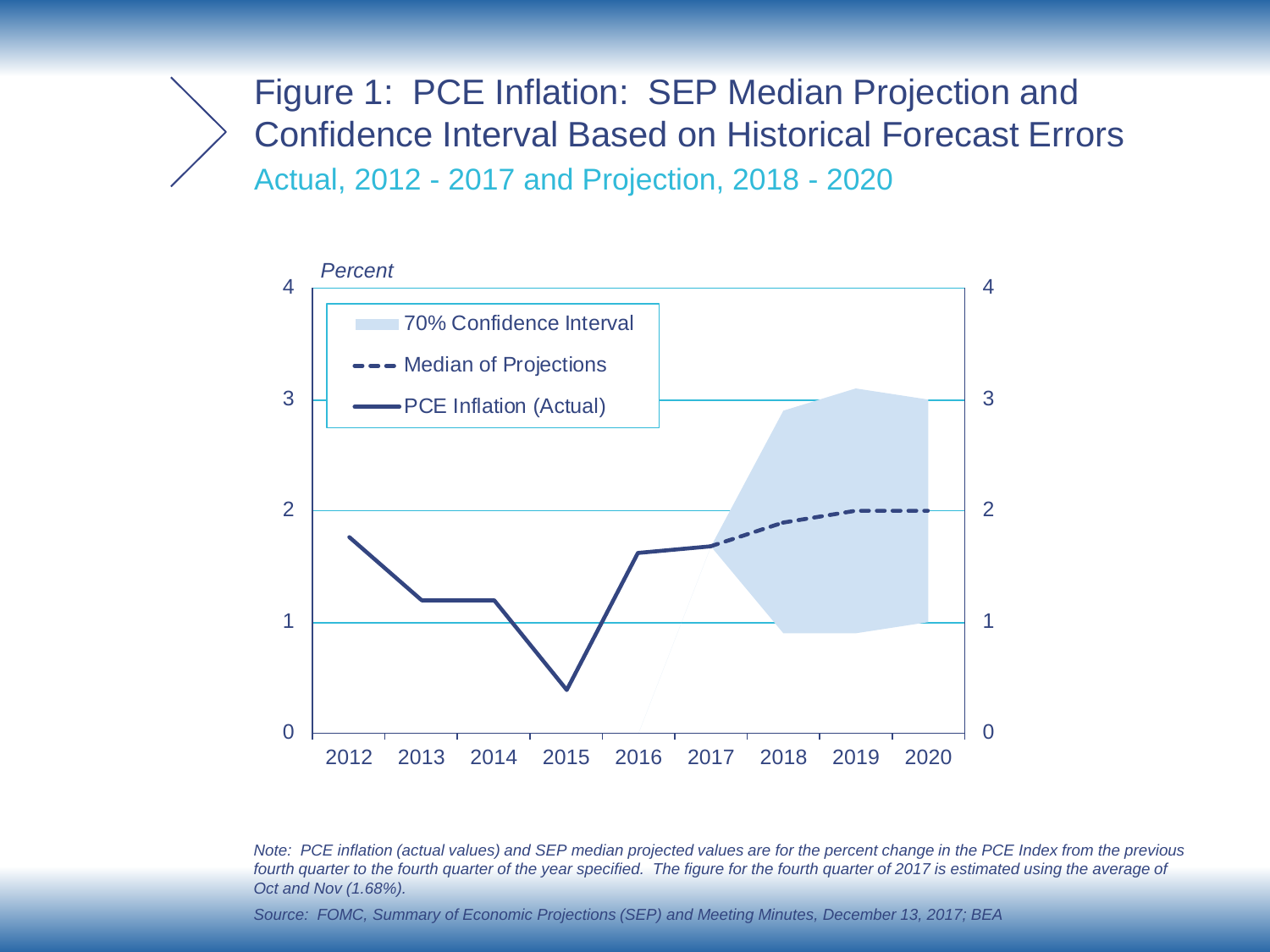## Figure 2: Forecast Errors (Actual – Forecast) for One-Year-Ahead Core PCE Inflation Forecasts 2008:Q4 - 2017:Q4



*Note: Core PCE inflation is measured as the percent change in the Core PCE Index from the previous fourth quarter to the fourth quarter of the year specified. The figure for the fourth quarter of 2017 is estimated using the average of Oct and Nov (1.46%). Source: FOMC, Summary of Economic Projections (SEP); Federal Reserve Bank of Philadelphia, Survey of Professional Forecasters; BEA; Haver Analytics*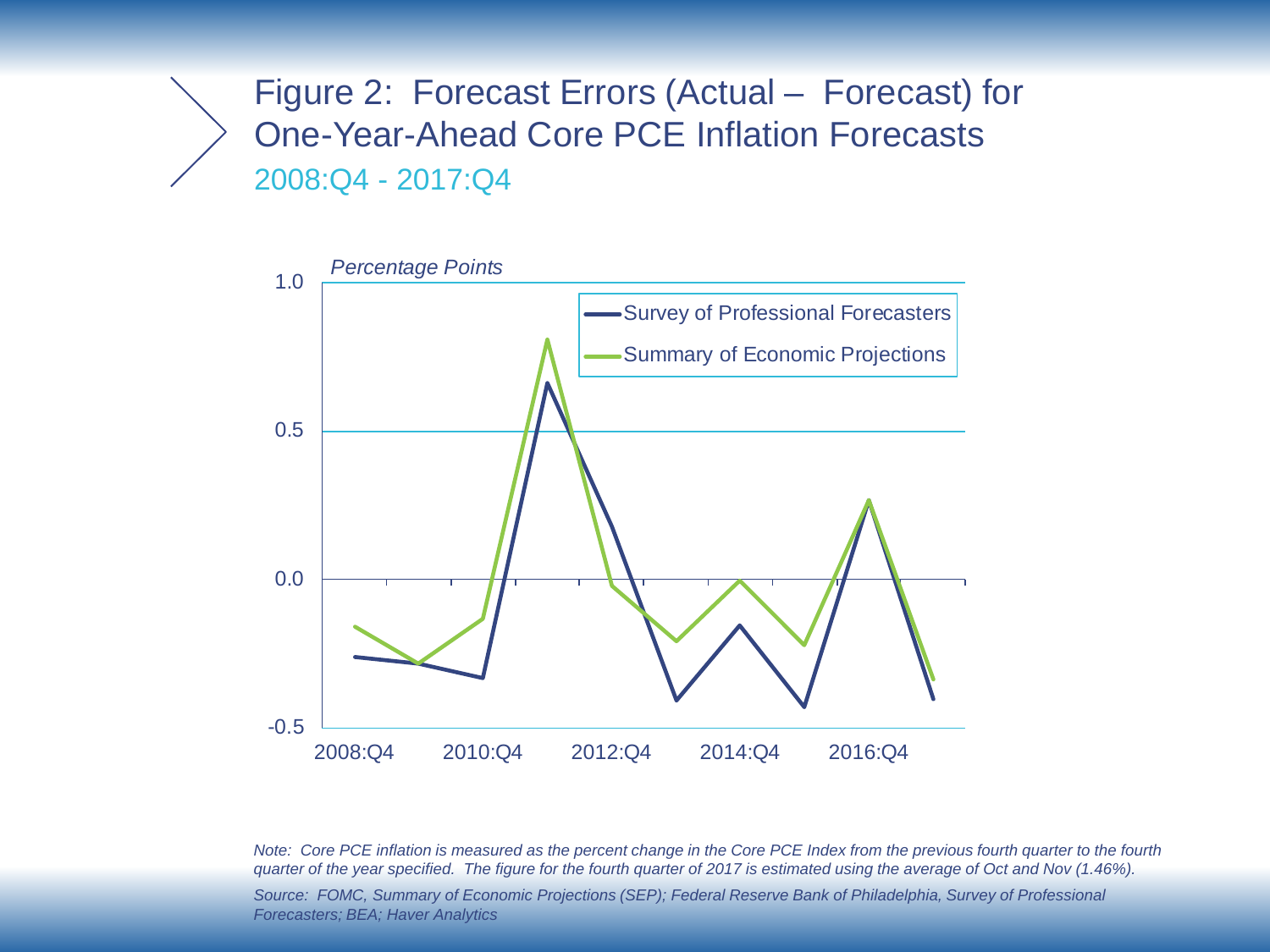Figure 3: Forecast Errors (Actual – Forecast) for One-Year-Ahead Unemployment Rate Forecasts 2008:Q4 - 2017:Q4



*Note: The unemployment rates are the fourth-quarter averages for each year.*

*Source: FOMC, Summary of Economic Projections (SEP); Federal Reserve Bank of Philadelphia, Survey of Professional Forecasters; BLS; Haver Analytics*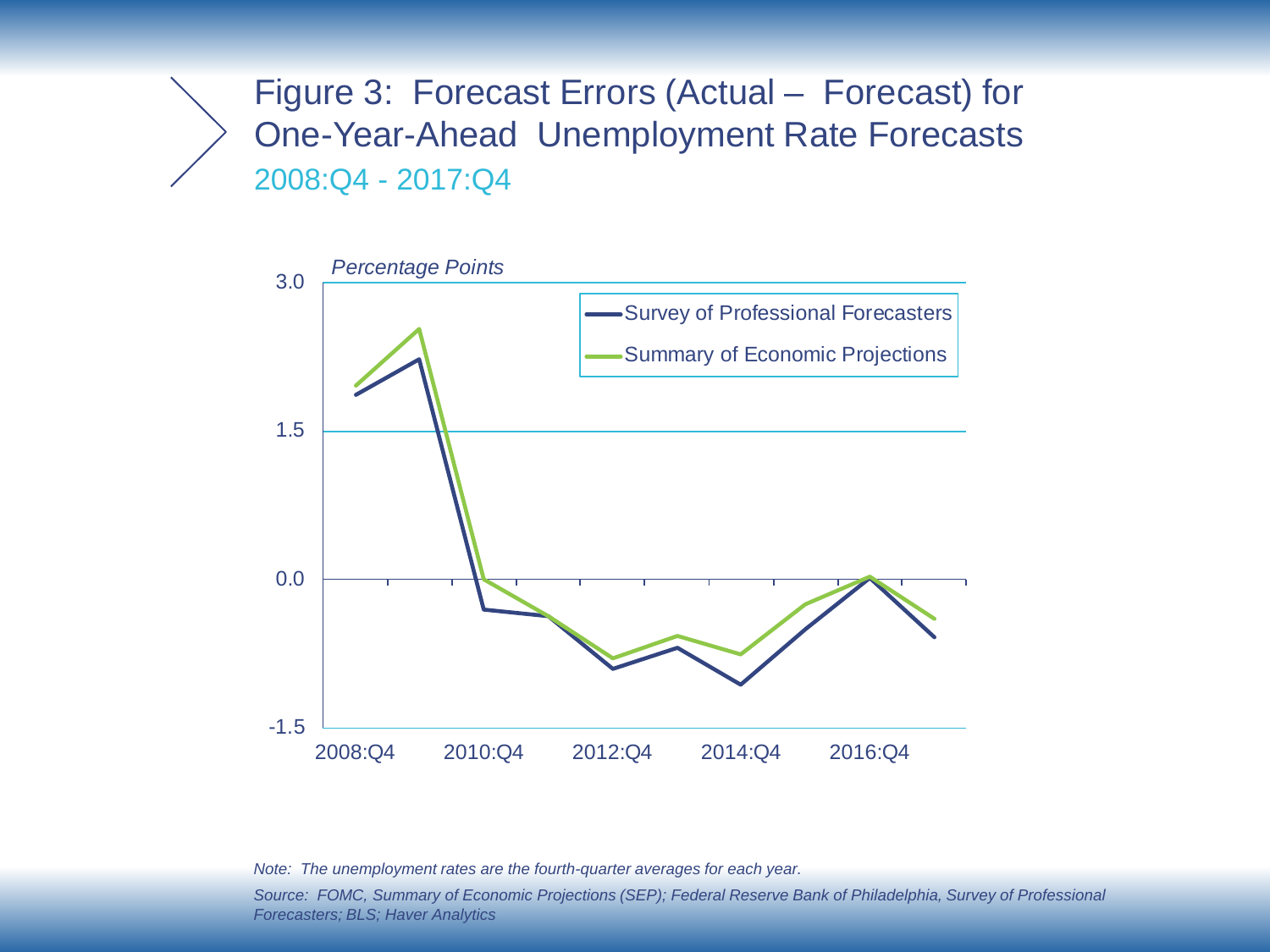Figure 4: Forecasts for the Longer-Run Federal Funds Rate from the Summary of Economic Projections January 2012 - December 2017



*Note: The central tendency excludes the three highest and three lowest observations. Source: FOMC, Summary of Economic Projections (SEP)*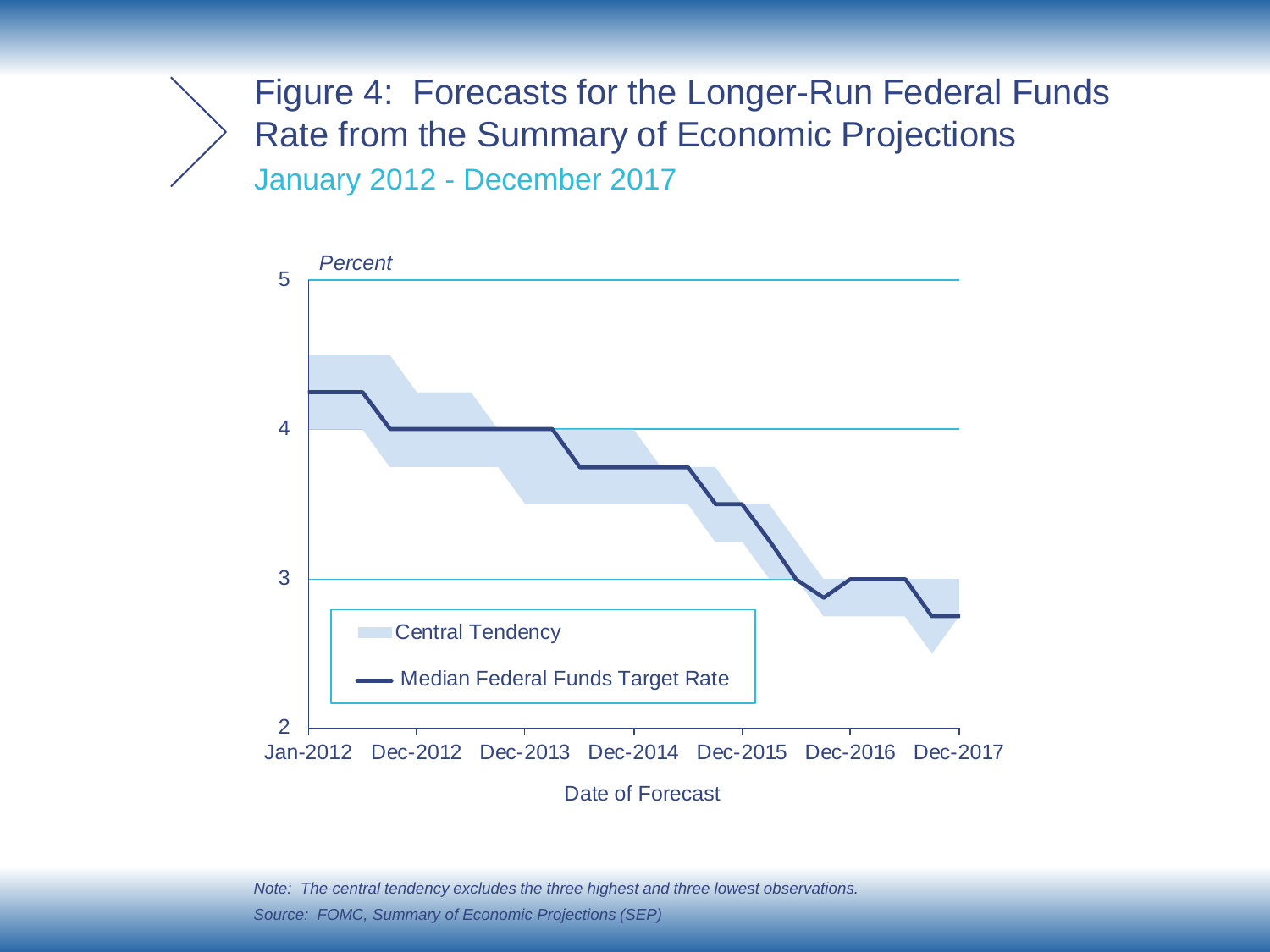Figure 5: Productivity Growth: Change in Real Output Per Hour, Nonfarm Business Sector, All Persons, 20-Quarter Moving Average 1960:Q1 - 2017:Q3



*Source: BLS, NBER, Haver Analytics*